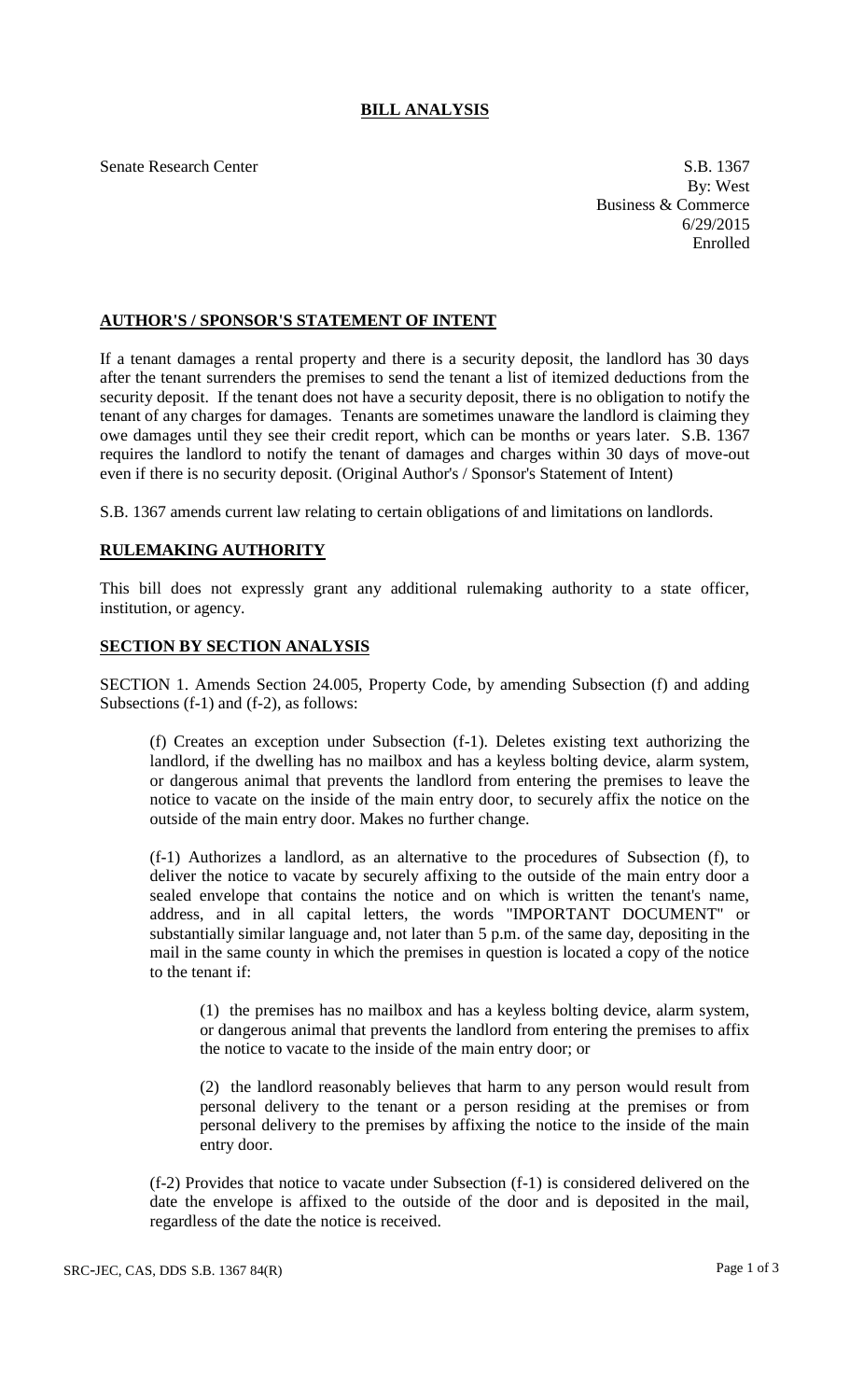SECTION 2. Amends Section 54.046, Property Code, as follows:

Sec. 54.046. VIOLATION BY LANDLORD. Entitles the tenant, if a landlord or the landlord's agent wilfully violates this subchapter, to:

(1) actual damages, return of any property seized that has not been sold, return of the proceeds of any sale of seized property, and the sum of one month's rent and \$1,000, rather than or \$500, whichever is greater, less any amount for which the tenant is liable; and

(2) reasonable attorney's fees.

SECTION 3. Amends Section 92.006, Property Code, by adding Subsection (h) to prohibit a tenant's right to a jury trial in an action brought under this chapter from being waived in a lease or other written agreement.

SECTION 4. Amends Section 92.056(b), Property Code, as follows:

(b) Provides that a landlord is liable to a tenant as provided by this subchapter if:

(1) and (2) Makes no change to these subdivisions;

(3) the tenant has given the landlord a subsequent written notice to repair or remedy the condition after a reasonable time to repair or remedy the condition following the notice given under Subdivision (1) (relating to giving the notice) or the tenant has given the notice under Subdivision (1) by sending that notice by certified mail, return receipt requested, by registered mail, or by another form of mail that allows tracking of delivery from the United States Postal Service or a private delivery service;

(4)-(6) Makes no change to these subdivisions.

Makes a nonsubstantive change.

SECTION 5. Amends Section 92.105, Property Code, by amending Subsections (a) and (b) and adding Subsection (b-1), as follows:

(a) Provides that, if the owner's interest in the premises terminated by sale, assignment, death, appointment of a receiver, bankruptcy, or otherwise, the new owner is liable for the return of security deposits according to this subchapter from the date title to the premises is acquired, rather than regardless of whether notice is given to the tenant under Subsection (b) of this section.

(b) Requires the new owner to deliver to the tenant a signed statement acknowledging that the new owner has acquired the property and is responsible for the tenant's security deposit and specifying the exact dollar amount of the deposit, rather than provides that the person who no longer owns an interest in the rental premises remains liable for a security deposit received while the person was the owner until the new owner delivers to the tenant a signed statement acknowledging that the new owner has received and is responsible for the tenant's security deposit and specifying the exact dollar amount of the deposit.

(b-1) Provides that the person who no longer owns an interest in the rental premises is liable for a security deposit received while the person was the owner until the new owner has received the deposit or has assumed the liability for the deposit, unless otherwise specified by the parties in a written contract.

SECTION 6. Amends Subchapter C, Chapter 92, Property Code, by adding Section 92.110, as follows: